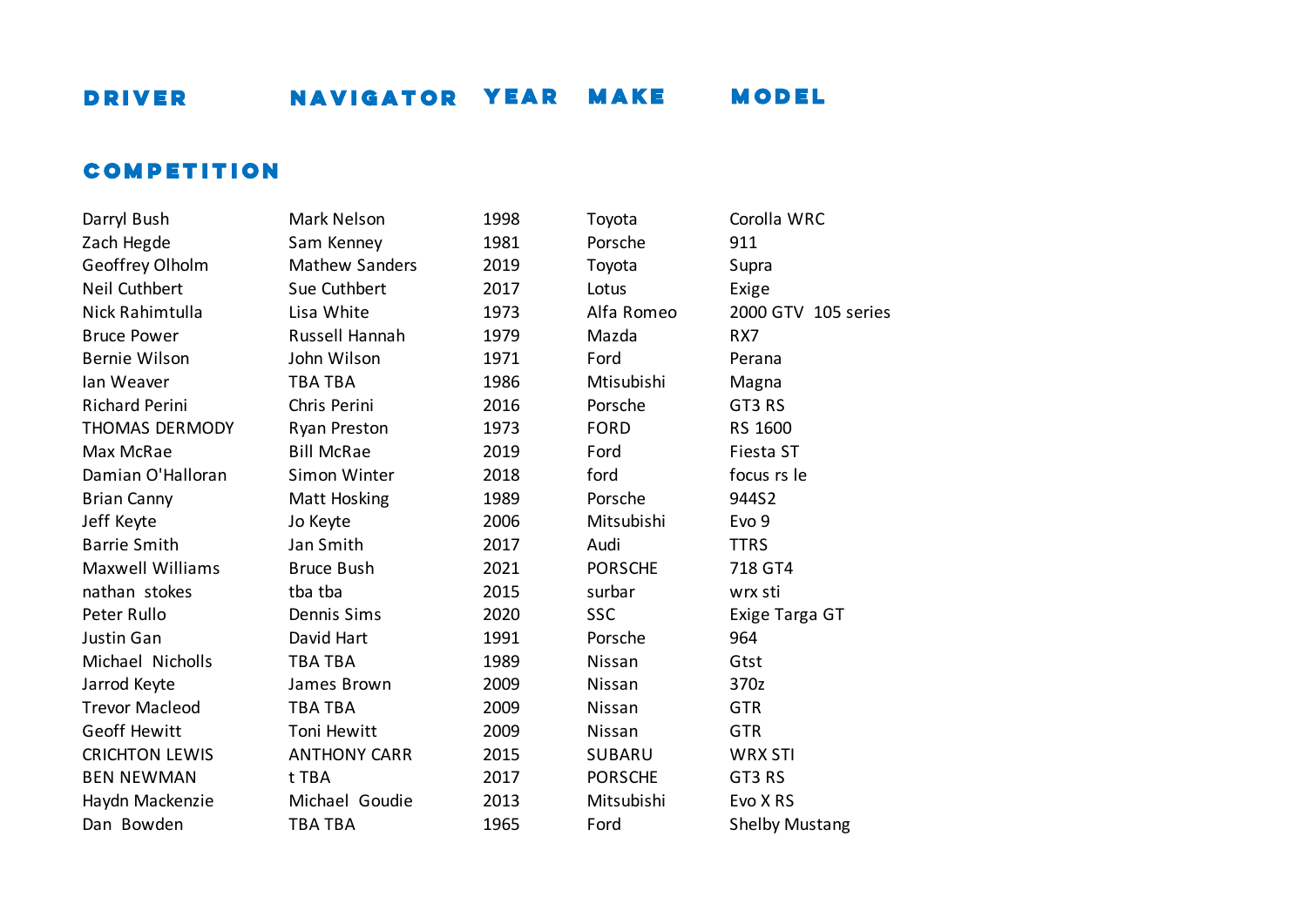| Brendan Anesbury     | <b>Tim Mills</b>     | 1976 | Porsche     | 911                   |
|----------------------|----------------------|------|-------------|-----------------------|
| Daren Herring        | Matthew Woods        | 1998 | Mitsubishi  | EVO VI                |
| Mark Cates           | Bernie Webb          | 2019 | Porsche     | 911 GT3 RS            |
| Sean Mullins         | Jay Medlen           | 2016 | Mitsubishi  | <b>Evolution 9RS</b>  |
| <b>Eddie Maguire</b> | zak brakey           | 2016 | Dodge       | Viper ACR             |
| Troy Zytveld         | Colin Zytveld        | 2001 | Nissan      | 200sx                 |
| Luke Anear           | <b>Andy Sarandis</b> | 2019 | Mercedes    | AMG GTR               |
| Tom ferguson         | Chris Ferguson       | 1981 | <b>Bmw</b>  | Gruppe 2 635csi       |
| Jake Patfull         | Haylee Bavin         | 1992 | Nissan      | 180sx                 |
| Jeff Morton          | Daymon Nicoli        | 2019 | Porsche     | GT2 RS                |
| Matt Selley          | Jason Page           | 1985 | Hartge      | H35-24                |
| Ross Dunkerton       | TBA TBA              | 1989 | Mitsubishi  | Galant VR4            |
| <b>Stuart Bowes</b>  | Jeremy Browne        | 1996 | Toyota      | Celica GT-Four        |
| Roger Dickson        | Alex White           | 1969 | Ford        | <b>XW</b>             |
| damien chwalisz      | tba tba              | 2007 | nissan      | 350z                  |
| steve miller         | jim forrest          | 1971 | datsun      | 1600                  |
| <b>Greg Stout</b>    | Jonathan Oliver      | 2001 | Audi        | S <sub>3</sub>        |
| Andrew Booker        | Neil Branum          | 1984 | Nissan      | DR30 Skyline          |
| <b>Ben Calder</b>    | <b>TBA TBA</b>       | 2013 | <b>AUDI</b> | TTRS+                 |
| <b>Tim Ramages</b>   | Lisi Phillips        | 1995 | Mitsubishi  | <b>Evolution V</b>    |
| <b>BATTEN TIM</b>    | <b>TBA TBA</b>       | 1999 | Subaru      | Impreza               |
| Neil Jamieson        | TBC TBC              | 1979 | Ford        | Escort                |
| michael linke        | Dominic crosby       | 1995 | Mazda       | RX7Fd                 |
| kym mc peake         | chris bunting        | 1965 | Ford        | <b>Shelby Replica</b> |
| Hamish McKendrick    | Kelvin Warner        | 1985 | Porsche     | 944 Turbo Cup         |
| Nick Lenthall        | Neil Gibson          | 1976 | Ford        | <b>Escort MK II</b>   |
| John O'Dowd          | Toni Feaver          | 2015 | <b>TBA</b>  | <b>TBA</b>            |
| Adam Kaplan          | Aleshia Penney       | 1987 | Giocattolo  | Giocattolo            |
| Steve Maguire        | <b>Stuart Benson</b> | 2011 | Mitsubishi  | <b>Evolution X RS</b> |
| Roger Buratto        | Georgia Buratto      | 1982 | Fiat        | 131 Mirafiori         |
| tony seymour         | sandra seymour       | 2013 | lotus       | exige v6              |
| Kai Kwong Yung       | Marco Lau            | 1999 | Mitsubishi  | Lancer Evolution VI   |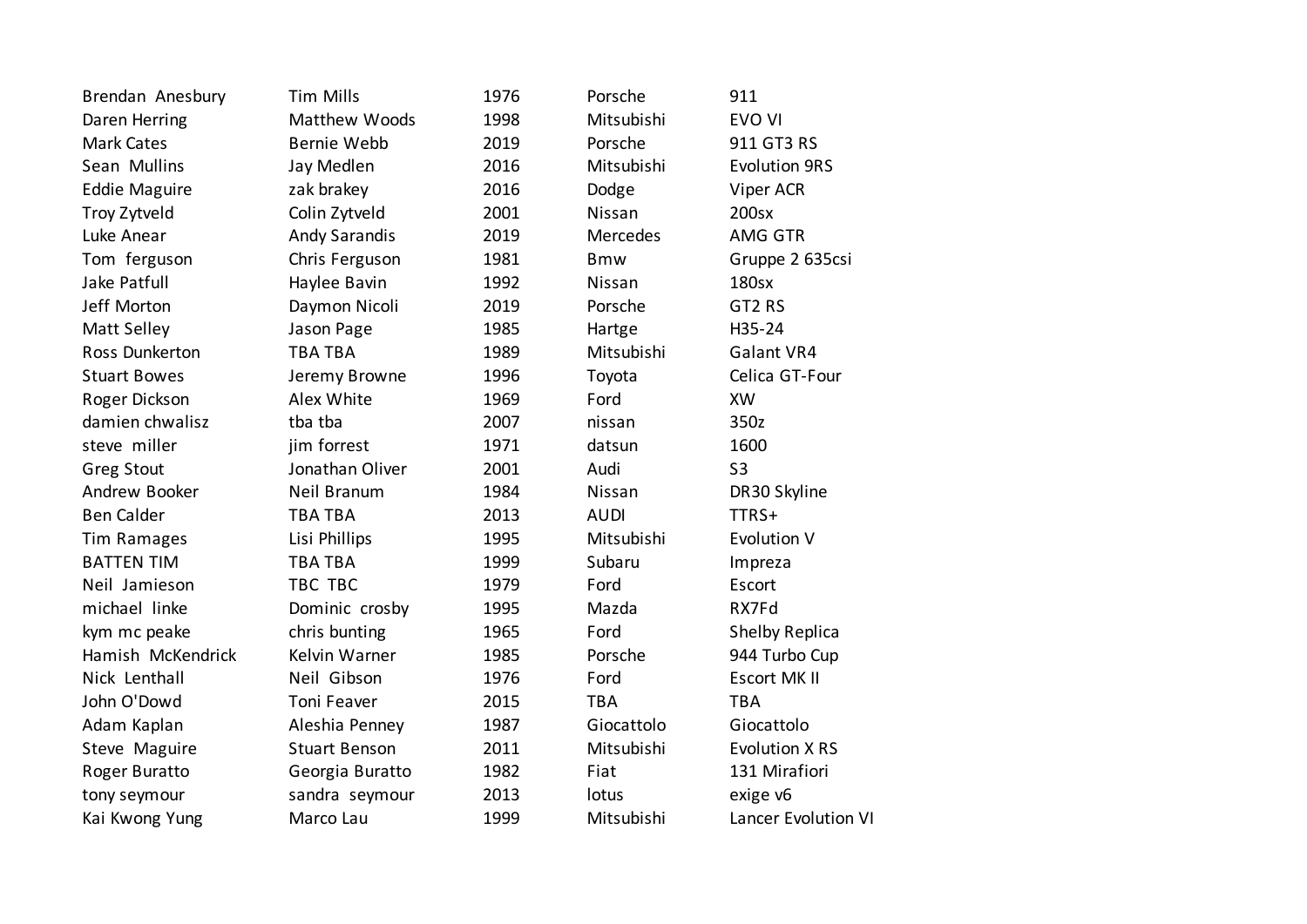| Ryan Verner           | <b>Tim Williams</b>    | 2008 | Mitsubisi     | Evolution           |
|-----------------------|------------------------|------|---------------|---------------------|
| Andre Lukasz          | Chris Bucknell         | 1995 | Nissan        | 200 sx S14          |
| <b>Oscar Matthews</b> | <b>Tristan Catford</b> | 1999 | Mitsubishi    | Lancer Evolution VI |
| Mark Lacey            | Aimee Lacey            | 1990 | Ford          | Laser TX3           |
| <b>Richard Lovell</b> |                        | 2007 | Subaru        | STI Spec C          |
| Graham Copeland       | Josh Herbert           | 1986 | Porsche       | 944turbo            |
| michael lowe          | Kerry Chevis           | 1990 | <b>FSM</b>    | Niki                |
| lan Hrocke            | Mathew Flannery        | 1979 | Ford          | Capri               |
| Peter Mathwin         | <b>Steve Hiser</b>     | 1973 | MG            | B GT V8             |
| Mark Laucke           | Aaron Steer            | 2004 | Porsche       | GT3 CS              |
| Peter Bogatec         | Kevin Jones            | 1989 | Peugeot       | 405 Mi16            |
| Roger Lomman          | Annie Bainbridge       | 1972 | Datsun        | 240z                |
| Aaron Steer           | Mark Laucke            | 2004 | Porsche       | GT3CS               |
| Steven Zimmermann     | Jeremy Zimmermann      | 2016 | Ford          | Focus RS            |
| Mark Borthwick        | James Nistico          | 1999 | Subaru        | <b>Wrx</b>          |
| Jeremy Browne         | TBA tba                | 1970 | <b>LANCIA</b> | FULVIA1.6HF         |
| Jai Raymond           | Jen Mathwin-Raymond    | 1979 | Rover         | SD <sub>1</sub>     |
| nick streckeisen      | jacob streckeisen      | 2008 | nissan        | r35 Gtr             |
| John Connolly         | michael mcmichael      | 1989 | <b>Bmw</b>    | 325i                |
| Guy Standen           | Tba Tba                | 1962 | Alfa Romeo    | 2600 Sprint         |
| Martin Radford        | Andrew Downs           | 2001 | Mitsubishi    | Evo 7               |
| JOHN Connolly         | michael mcmichael      | 1989 | <b>BMW</b>    | 325i                |
| Ben Mitchell          | Jake Squire            | 1999 | Mitsubishi    | Lancer EVO VI       |
| Kristian Downing      | Clayton Webbwe         | 2011 | Subaru        | <b>WRX Sti</b>      |
| <b>Shane Bennett</b>  | Rhiannon Ralph         | 2001 | Lancer        | Evo                 |

## **CHALLENGE**

| <b>BENJAMIN BROOKSBY</b> | TBA TBA       | 2005 | <b>MITSUBISHI</b> | MAGNA VRX AWD |
|--------------------------|---------------|------|-------------------|---------------|
| Rob Oshlack              | Neysa Ellison | 2015 | Porsche           | 2015          |
| Scott Messenger          | Taj Messenger | 1971 | Ford              | XY Falcon     |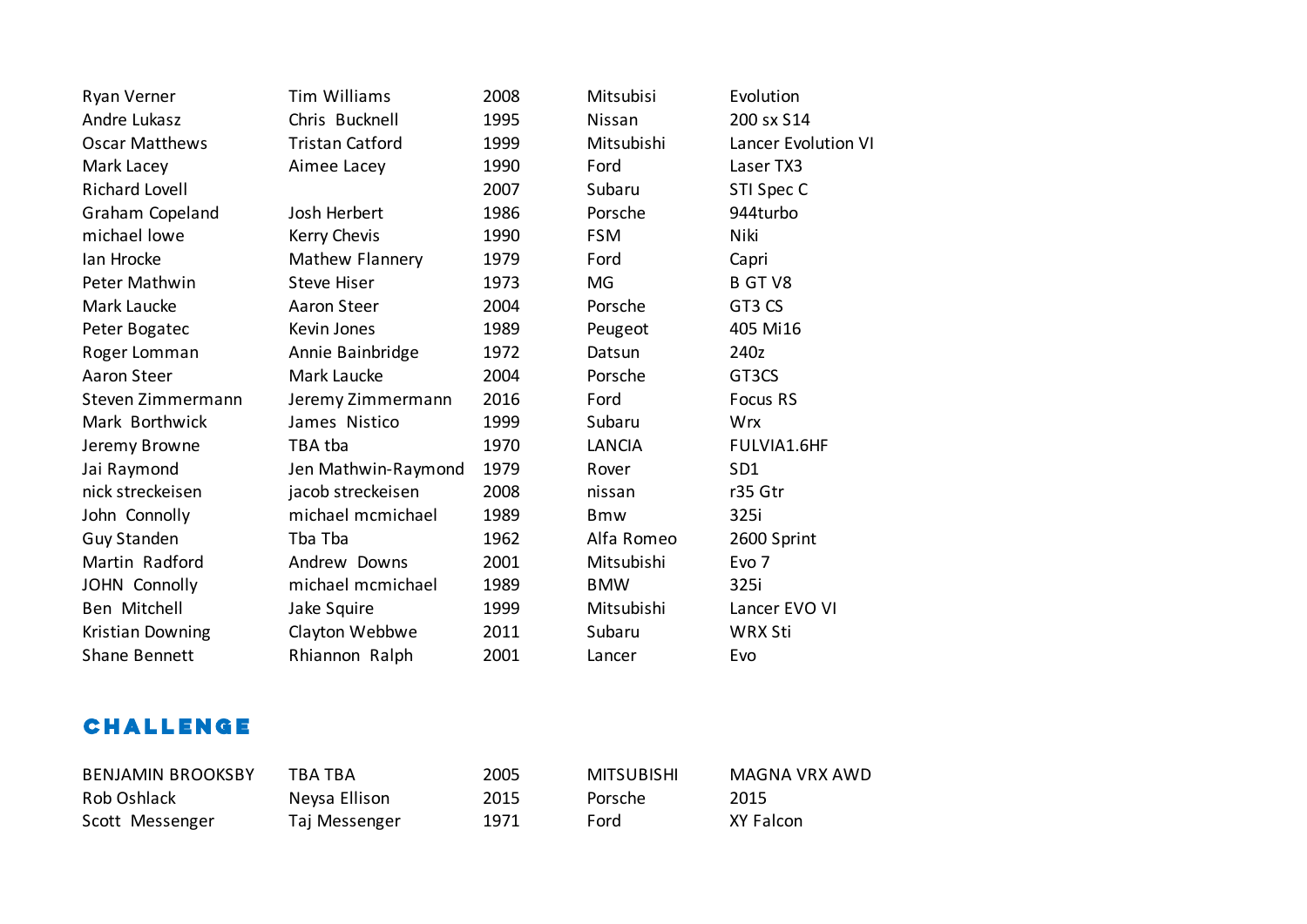| david zollo           | david taylor           | 1993 | honda         | eg civic           |
|-----------------------|------------------------|------|---------------|--------------------|
| Justin Perkins        | <b>TBA TBA</b>         | 2015 | Subaru        | Wrx                |
| Matt Bolton           | Maximus Bolton         | 2014 | Renault       | Megane RS          |
| Robbie Brocklebank    | <b>TBA TBA</b>         | 1991 | Toyota        | Corolla SX         |
| Martin Duursma        | <b>Richard Wodhams</b> | 2018 | Lotus         | Exige 430 Cup      |
| Paul Ling             | Sebastian Hatzi        | 2018 | Audi          | RS3                |
| David Nelson          | Christopher Lowe       | 2012 | Volkswagen    | Up                 |
| Josh Guglielmucci     | Harrison Cheesman      | 2013 | Toyota        | 86                 |
| Greg Cunningham       | <b>Rick Jacobs</b>     | 1976 | Holden Torana | LX Hatch           |
| <b>Tony Spry</b>      | Lynette Spry           | 2003 | Subaru        | <b>WRX STI</b>     |
| <b>Ben Mann</b>       | Keith Connock          | 2003 | Suburu        | STI                |
| Paul Nudd             | <b>TBA TBA</b>         | 2005 | <b>MAZDA</b>  | $MX-5$             |
| Dale Martens          | Luke Matthews          | 1999 | Mitsubishi    | Evo <sub>6</sub>   |
| William Dodson        | James Leonard          | 2005 | Citroen       | C4 VTS             |
| Mick Cunningham       | Joshua Cunningham      | 1990 | Nissan        | Skyline R32        |
| Sean Bennett          | David Richardson       | 1999 | Mitsubishi    | <b>EVO 6.5 TME</b> |
| Peter Crase           | <b>TBC TBC</b>         | 1994 | <b>BMW</b>    | E36 M3             |
| Robert Bryden         | Alex Bryden            | 2020 | Lotus         | Exige              |
| Dan Beck              | Benjamin Gillespie     | 1993 | Mazda         | RX7                |
| <b>Bill Lakstins</b>  | <b>Tim Nicholls</b>    | 1985 | <b>BMW</b>    | E30 Hartge         |
| Russell Gallacher     | Mick Henry             | 1999 | Toyota        | Celica Gen7        |
| Graham Modra          | Neil Lovell            | 1999 | Toyota        | Celica             |
| Willa Wauchope        | Louis Wauchope         | 2021 | Toyota        | <b>GR Yaris</b>    |
| Gavin Steward         | <b>TBA TBA</b>         | 1993 | Toyota        | Starlet GT         |
| Rohan Payne           | Travis Payne           | 2003 | Subaru        | <b>WRX</b>         |
| Dean Cook             | <b>Simon Richards</b>  | 1971 | Ford          | Escort             |
| Lachlan Cox           | Sam Martin             | 1970 | Ford          | Mk 1 Escort        |
| Matthew Bull          | <b>Brett Foster</b>    | 2005 | Mazda         | RX8                |
| Nathan Peal           | TBC TBC                | 1971 | Datsun        | 1600               |
| Tom Rogers            | <b>Stephen Rogers</b>  | 2002 | Subaru        | Impreza WRX STI    |
| Ben Collopy           | TBC TBC                | 1974 | Datsun        | 180b sss           |
| <b>Steve Campbell</b> | Alex Brown             | 1995 | <b>BMW</b>    | E36                |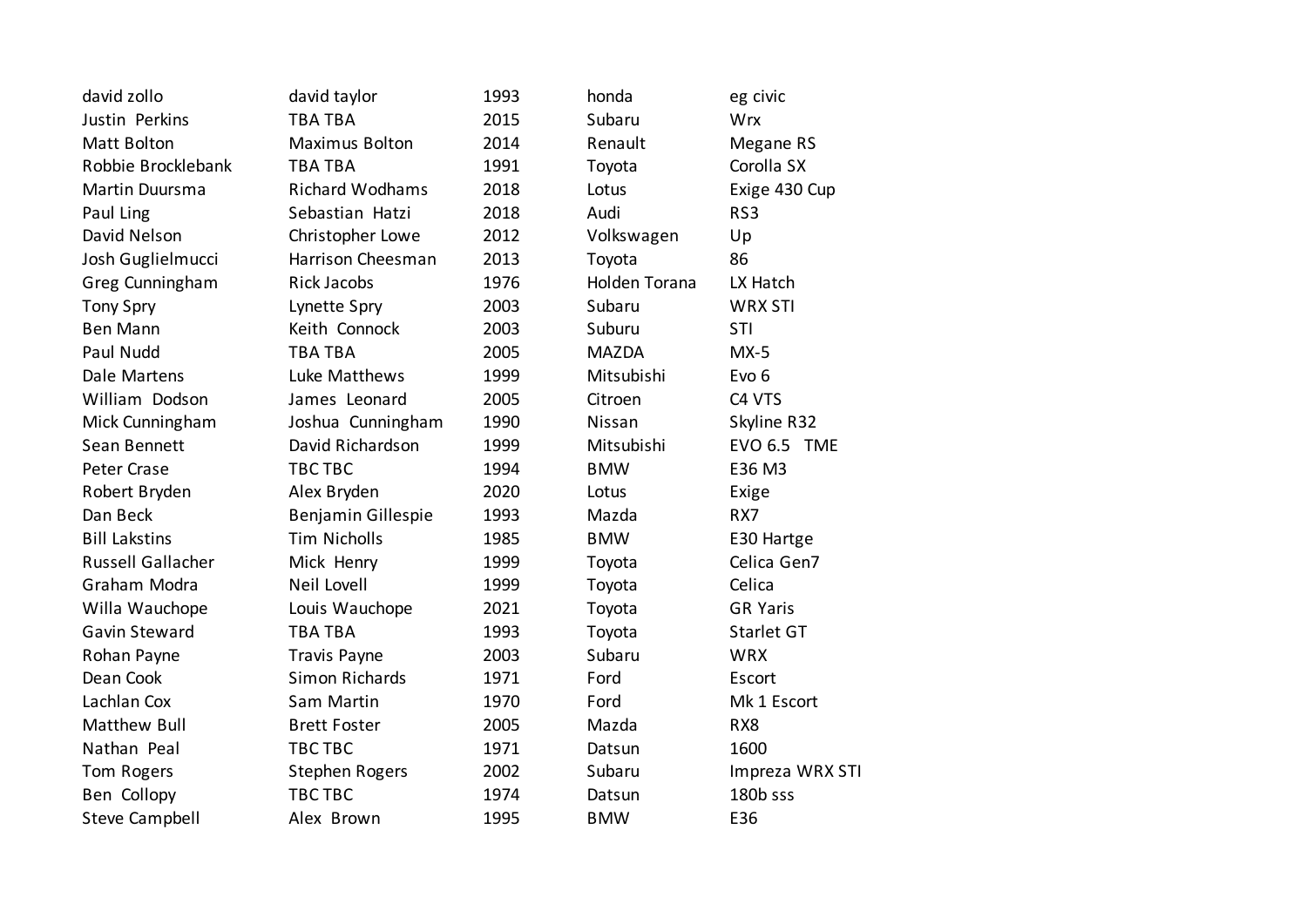| Tony Wallis        | Keil Cunningham | 2003 | Mini            | Cooper s        |
|--------------------|-----------------|------|-----------------|-----------------|
| Anthony Sullivan   | TBA TBA         | 1978 | Porsche         | 911 SC          |
| <b>Brad Harris</b> | TBA TBA         | 2020 | Toyota          | Supra           |
| Douglas Johnson    | Molly Spalding  | 1999 | Subaru          | <b>Wrx</b>      |
| <b>Ben Clarke</b>  | Daniel Pearce   | 2019 | Subaru          | STI Spec R      |
| Matt Kelly         | Luke Rudiger    | 1997 | <b>BMW</b>      | 318is           |
| Simon Rohde        | Simon Gibbs     | 2009 | Subaru          | Wrx             |
| John Crabb         | Arno Visser     | 2004 | Holden          | Monaro          |
| Nigel Joyce        | Hayleigh Joyce  | 2006 | Subaru          | <b>WRX</b>      |
| Jason Bartsch      | Jacon Richards  | 2016 | <b>Mercedes</b> | A45 AMG         |
| Jason Sears        | Damian McGinn   | 2006 | Subaru          | <b>WRX</b>      |
| Nathan Robbins     | Alex Johnson    | 2000 | Audi            | S <sub>3</sub>  |
| Braydon Amato      | Connor Amato    | 1998 | Hyundai         | Excel           |
| Ben Auld           | Lucy Barker     | 2010 | Porsche         | GT <sub>3</sub> |
| Gordon Christie    | Nigel McGaffin  | 2014 | Volvo           | S60 Polestar    |
| William Coulter    | Andrew Colliver | 1986 | Toyota          | Sprinter AE86   |
|                    |                 |      |                 |                 |

### **SPIRIT**

| Michael Gallasch      |
|-----------------------|
| Ben Wortley           |
| Adam Barker           |
| Wayne Barton          |
| <b>Andrew Monks</b>   |
| David Edkins          |
| Kieran Doherty        |
| <b>Bernard Carney</b> |
| Ron Goodman           |
| Chris Edwards         |
| Brenton Jordan        |
| Mat Wallis            |

| Michael Gallasch      | <b>Alice Cross</b>    | 2016 | Ford        | Focus RS       |
|-----------------------|-----------------------|------|-------------|----------------|
| Ben Wortley           | Brian Moldenhauer     | 2016 | <b>Bmw</b>  | M <sub>2</sub> |
| Adam Barker           | Clint Barker          | 2018 | <b>AUDI</b> | 2018           |
| Wayne Barton          | Peter McRae           | 2021 | Hyundai     | 130N           |
| <b>Andrew Monks</b>   | Andrew Maystone       | 1998 | Mazda       | Mx5            |
| David Edkins          | TBA TBA               | 2011 | Porsche     | Cayman R       |
| Kieran Doherty        | <b>Tyrone Doherty</b> | 2013 | Toyota      | Mark X         |
| <b>Bernard Carney</b> | Jennifer Catford      | 1970 | <b>MG</b>   | MGB GT         |
| Ron Goodman           | Nick Mebberson        | 1955 | Porsche     | 356            |
| Chris Edwards         | Andrew Farnden        | 2001 | Nissan      | Skyline        |
| <b>Brenton Jordan</b> | TBA TBA               | 2020 | Toyota      | Yaris          |
| Mat Wallis            | Jeremy Payne          | 2017 | Mercedes    | AMG C63s Coupe |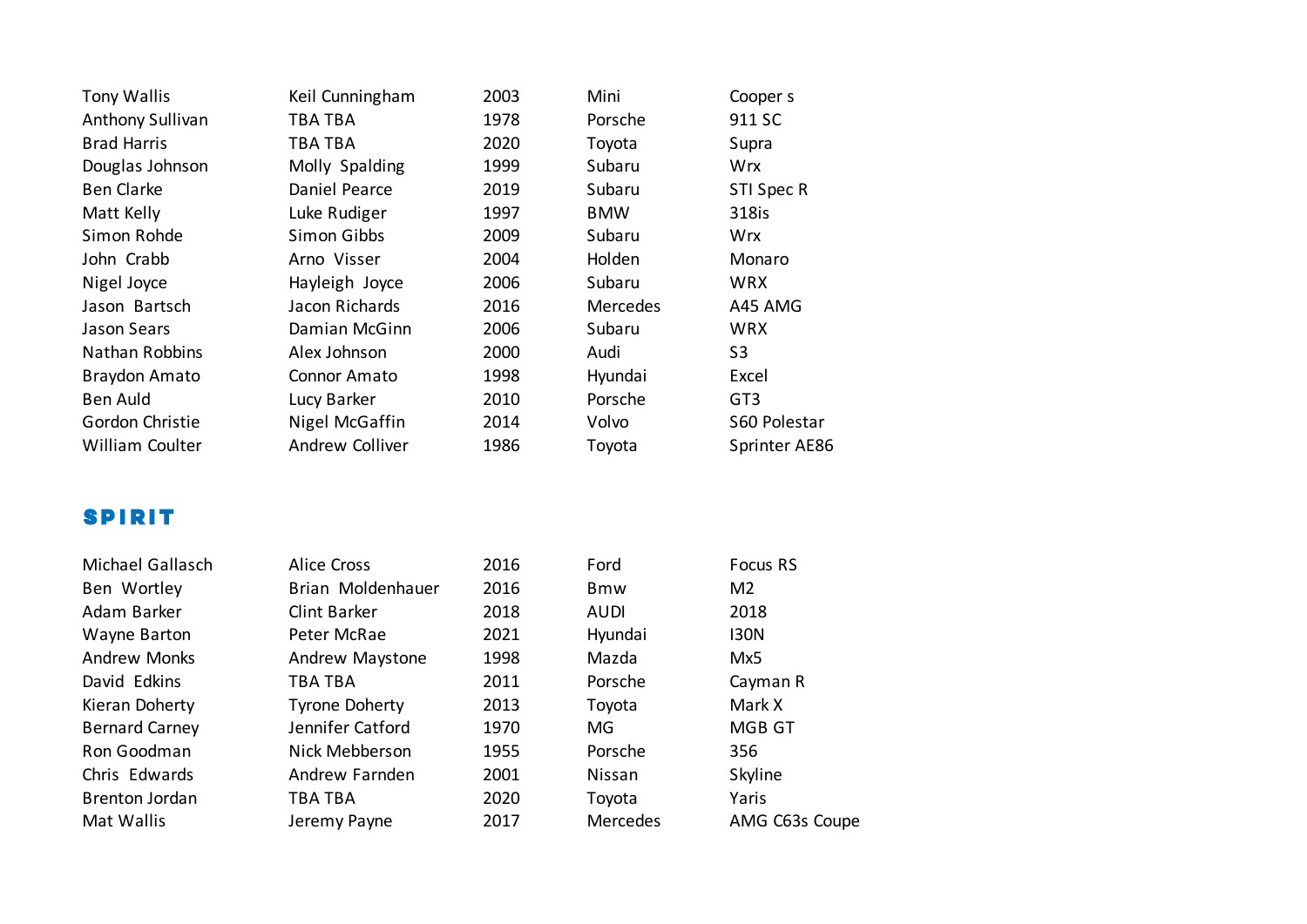| Alister Haigh           | Evan Boland           | 2020 | Porsche       | 718 Cayman GT4              |
|-------------------------|-----------------------|------|---------------|-----------------------------|
| Lawrence Glen           | Matt Legierski        | 2021 | Toyota        | Yaris                       |
| David Craker            | Chris Lovell          | 1999 | Honda         | DC2 Integra Type R          |
| Phil Chisholm           | Tba Tba               | 1988 | Nissan        | Skyline                     |
| Matt Ortlepp            | Thomas Ortlepp        | 1982 | Holden        | VH Commodore                |
| Peter Barry             | Sean Edwards          | 1970 | Mercedes Benz | 280SL                       |
| <b>Brett Matters</b>    | Carly Ritchie         | 2006 | Mazda         | 6 MPS                       |
| Michael Neller          | Sarah Neller          | 2017 | Ford          | Mustang                     |
| Tom Gilbert             | TBC TBC               | 2021 | Toyota        | <b>GR Yaris Rallye</b>      |
| Scott Begbie            | Graeme Lipsham        | 2014 | Lotus         | Elise                       |
| John Wills              | Tom Black             | 1990 | <b>BMW</b>    | E30                         |
| Stephen Barker          | <b>FAYE BARKER</b>    | 2021 | <b>TOYOTA</b> | <b>GR FOUR RALLYE YARIS</b> |
| Craig Garraway          | <b>Garry Quinn</b>    | 1982 | Holden        | Commodore                   |
| <b>Tony Keynes</b>      | Rob 2nd Driver Keynes | 2014 | Porsche       | 891 Boxster S               |
| Peter Murphy            | Eilis Murphy          | 2019 | Ford          | <b>Shelby Mustang</b>       |
| Damien Mills            | Christine Huxtable    | 1979 | Alfa Romeo    | Alfetta GTV                 |
| Peter Ball              | Jarrod Garraway       | 1982 | Holden        | Commodore                   |
| michael de la haye      | <b>TBA TBA</b>        | 2011 | porsche       | boxster S                   |
| Jason Harris            | Leonie Wilton         | 2021 | <b>BMW</b>    | M4 Comp                     |
| Andrew Cox              | Tom Stead             | 2019 | <b>VW</b>     | Golf                        |
| Don Murray              | Greg James            | 2016 | <b>VW</b>     | <b>POLO</b>                 |
| Jarrad McGaffin         | Colin McGaffin        | 2006 | Subaru        | Impreza WRX                 |
| Lauro Martire           | Jeremy Monkhouse      | 2003 | Ferrari       | 360 spider                  |
| Greg Swiggs             | Tania Plueckhahn      | 2011 | Mini          | <b>JCW</b>                  |
| <b>Nathan Davies</b>    | Sian Morris           | 2012 | Mitsubishi    | Evo X                       |
| <b>Richard Stafford</b> | <b>Ben Corbett</b>    | 2018 | Ford          | Focus RS                    |
| Igor Gorpynyak          | Jordan Semczuk        | 2017 | Vw            | Golf r                      |
| <b>Steve Coombe</b>     | Jill Coombe           | 2015 | Peugeot       | 208 GTi                     |
| Daniel Rutgers          | <b>MARK RUTGERS</b>   | 2000 | <b>TBA</b>    | <b>TBA</b>                  |
| Hamish Eaton            | <b>TBA TBA</b>        | 1979 | Porsche       | 911                         |
| Steven Engel            | Tim Escott            | 1993 | Nissan        | Skyline                     |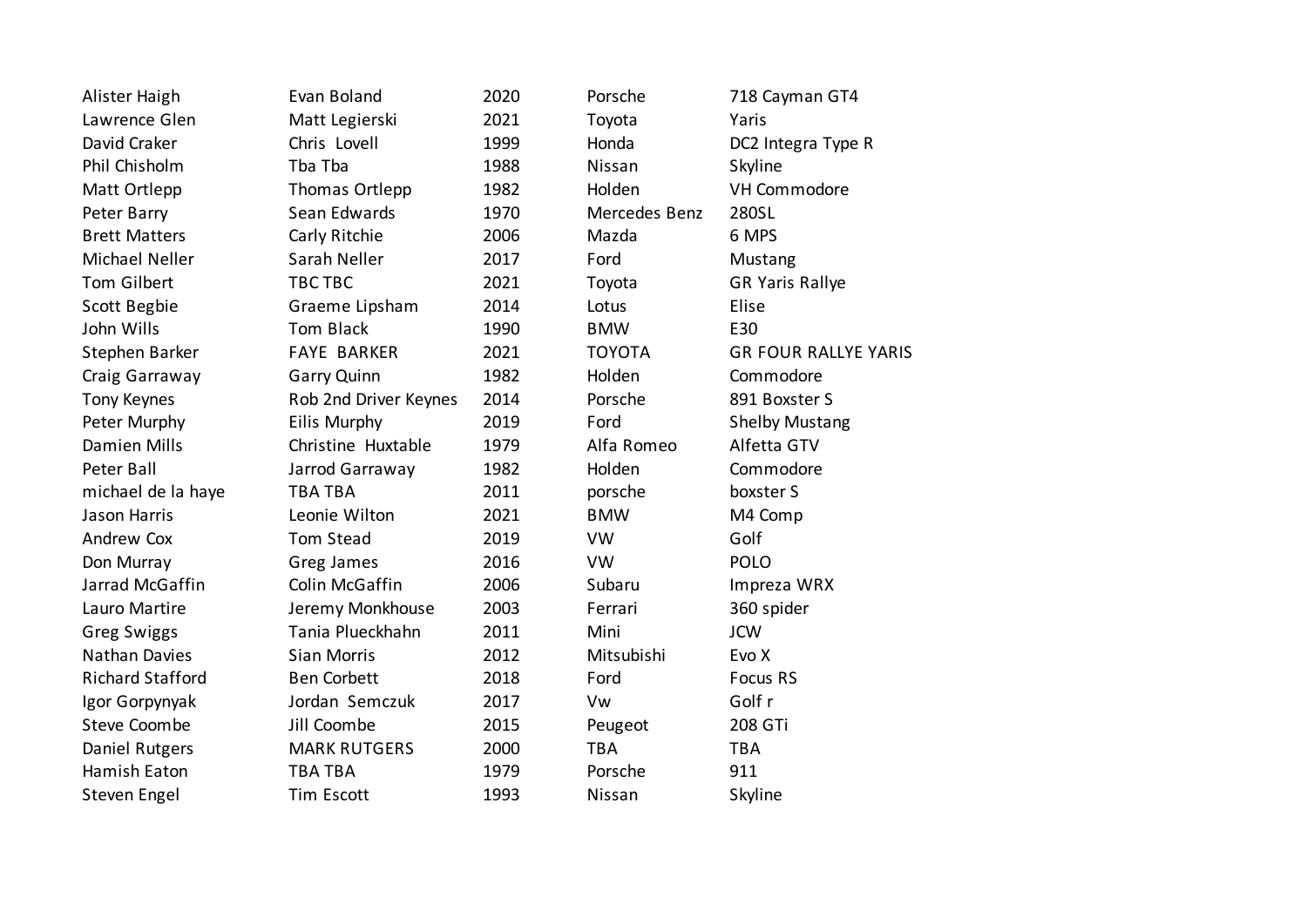# **MAIN TOUR**

| <b>JASON COATES</b>    | <b>Suzanne Coates</b>  | 2013 | Audi                | RS5                    |
|------------------------|------------------------|------|---------------------|------------------------|
| peter Renton           | James Plesa            | 1999 | Porsche             | 911                    |
| Nathan White           |                        | 2015 | <b>FIAT</b>         | 500C                   |
| william horton         | tbc tbc                | 1979 | porsche             | 911                    |
| Christopher Hunt       | Andrew Morgan          | 1998 | MG                  | F                      |
| <b>TAYLOR BRIERLEY</b> | <b>DANIEL GONZALEZ</b> | 2021 | <b>SUBARU</b>       | <b>WRX STI PREMIUM</b> |
| marc percat            | gary sharp             | 1974 | porsche             | carrera                |
| Matt Dellamalva        | James Benford          | 2015 | Nissan              | <b>GTR</b>             |
| Benjamin Mooney        | TBC TBC                | 2017 | <b>HSV</b>          | <b>GTSR</b>            |
| Stephen Collins        | <b>Stephen Collins</b> | 2018 | Audi                | Rs3                    |
| ben trusz              | ben trusz              | 2018 | Mercedes            | glc63amg               |
| Daniel Roscio          | <b>Alessio Roscio</b>  | 2018 | Ford                | <b>Mustang Bullitt</b> |
| Benjamin Willoughby    | Shaun Baily            | 2020 | <b>Bmw</b>          | M <sub>2</sub>         |
| Glenn Mc Gowan         | Joshua Mc Gowan        | 2019 | Toyota              | Supra                  |
| Steve Brown            | Natasha Brown          | 2019 | Chevrolet           | Camaro                 |
| Nathan Caputo          | Alexander Zanin        | 2010 | Audi                | S <sub>3</sub>         |
| Alexander Hearse       | Ambrose Hearse         | 2010 | <b>HOLDEN</b>       | <b>SSV Commodore</b>   |
| Paul Mobilio           | Ross Mobilio           | 2019 | Porsche             | GT3RS                  |
| Peter Pavy             | Murray Pavy            | 2012 | <b>Bmw</b>          | M <sub>3</sub>         |
| lan Watson             | Marc Lyell             | 2011 | <b>Aston Martin</b> | Rapide                 |
| Andrew Baohm           | <b>Phil Scadding</b>   | 1971 | Ford                | XY Falcon              |
| Tim Piper              | Ann Piper              | 2016 | Mazda               | MX5                    |
| <b>Grant Lowen</b>     | Ian Lincoln            | 2010 | Porsche             | 911 Carrera S          |
| Andrew Chinnick        | Liam Smith             | 1989 | <b>BMW</b>          | E30 318i               |
| chris coleman          | Yossi Menashe          | 1976 | Fiat                | 124 Spider             |
| Rod Macey              | Graeme Dwyer           | 2008 | Porsche             | 911 Turbo              |
| Vin Piscino            | Justin Piscino         | 1965 | Jaguar              | E Type                 |
| Matthew Tripodi        | Domenico Tripodi       | 2019 | Mercedes-AMG        | C43                    |
| Nick Pappas            | Neville Hewson         | 2020 | Chevrolet           | ZL1 Camaro             |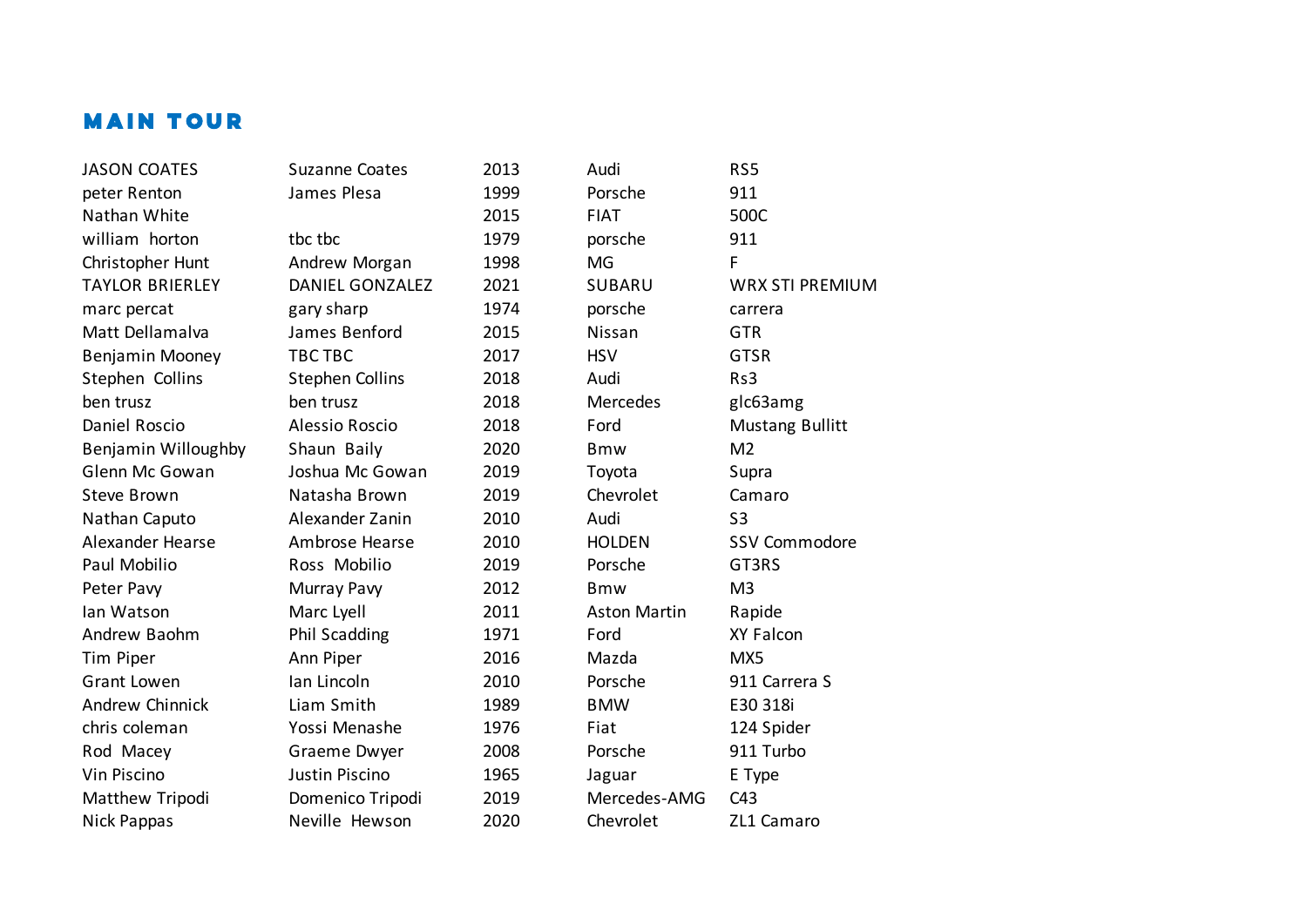| Laszlo Bachmayer  | Dan Waterman   | 2010 | Maserati   | Grantourismo    |
|-------------------|----------------|------|------------|-----------------|
| Geoffrey Bott     | David Clash    | 2010 | Devaux     | Spyder          |
| Matthew Andri     | Chris Andri    | 2005 | Audi       | S4              |
| Peter Pavy        | Murray Pavy    | 2012 | <b>Bmw</b> | M <sub>3</sub>  |
| Tim Elsden        | Rebecca Elsden | 2015 | Volvo      | Polestar S60    |
| Michael Cooke     | Louisa DiFiore | 1992 | Toyota     | MR <sub>2</sub> |
| Peter Pavy        | Murray Pavy    | 2012 | <b>Bmw</b> | M <sub>3</sub>  |
| <b>Kirk Owers</b> | Rebecca Owers  | 2017 | Ford       | Focus RS        |
| Warren Foreman    | TBA TBA        | 1987 | Morgan     | Plus 8          |

### **BRANDED TOURS**

200 CARS

## **PRIMA TOUR**

| John Pederick         |
|-----------------------|
| Sasha Grosset         |
| Chris Woolley         |
| <b>Garry Copeland</b> |
| RAVI RAIAN            |
| James Koutlakis       |
| Jesse Howie           |
| Amanda Brown          |
| <b>Anthony Alcock</b> |
| David Slama           |
| Martin Haese          |
| Yves Defossez         |
| Chris Day             |
| <b>Timothy Kern</b>   |
| Chris Greening        |

| John Pederick         | Dimitra Pederick          | 2000 | Mercedes      | W210, E55-AMG    |
|-----------------------|---------------------------|------|---------------|------------------|
| Sasha Grosset         | <b>Tony Grosset</b>       | 2018 | Mercedes      | <b>GLC 43</b>    |
| Chris Woolley         | Corey Swaffer             | 2019 | Toyota        | Supra GTS        |
| <b>Garry Copeland</b> | Jeff Atkinson             | 2008 | Maserati      | GranTurismo      |
| <b>RAVI RAJAN</b>     | Arun Rajan                | 2012 | Custom        | AC Cobra Replica |
| James Koutlakis       | <b>TBA TBA</b>            | 2005 | Subaru        | Liberty GT       |
| Jesse Howie           |                           | 2014 | Volkswagen    | Scirocco R       |
| Amanda Brown          | Robert Norton             | 2002 | Mitsubishi    | Lancer CG LS     |
| <b>Anthony Alcock</b> | <b>Brenton Trauttmann</b> | 1987 | <b>BMW</b>    | 635CSi           |
| David Slama           | Kevin McIntosh            | 2001 | Porsche       | 911              |
| Martin Haese          | Genevieve Haese           | 1969 | Jensen        | Interceptor      |
| Yves Defossez         | Kristina Forrest          | 2010 | Mercedes-Benz | C63 AMG          |
| Chris Day             | Dan McCartney             | 2014 | Peugeot       | RCZ R            |
| Timothy Kern          | Manfred Kern              | 2005 | Subaru        | Liberty GT       |
| Chris Greening        | Dan McHolm                | 1971 | <b>BMW</b>    | CS Coupe         |
|                       |                           |      |               |                  |